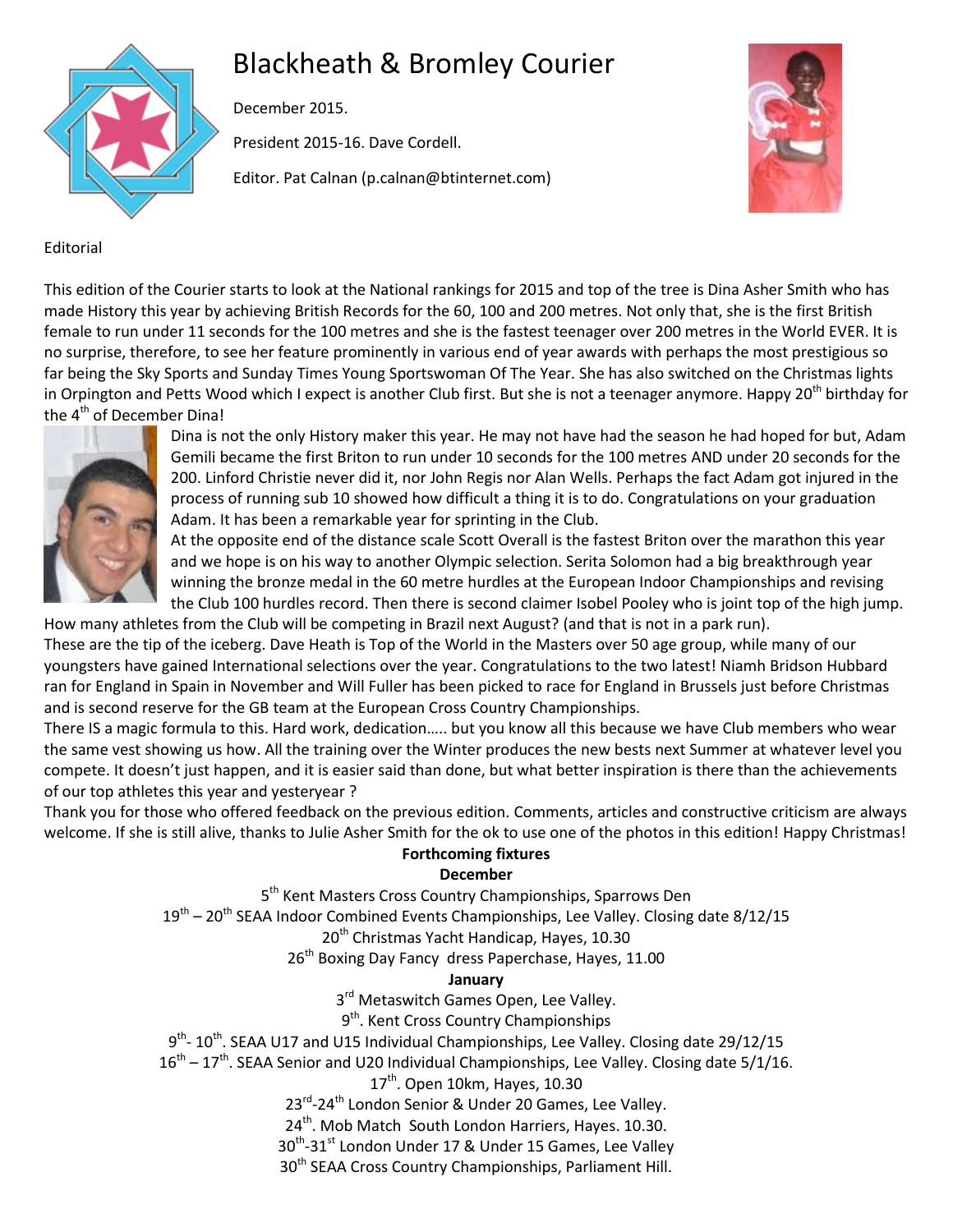## **On the Social side December**

13<sup>th</sup>. Christmas Lunch, £20. Sold out

16<sup>th</sup>. Wednesday Nighters Christmas Supper. £15. A few tickets remaining. Contact Gerry Alger galger@hotmail.co.uk 26<sup>th</sup>. Boxing Day fancy dress paperchase, bar open from noon. Chase starts at 11, see below.

### **January**

15<sup>th</sup>. Burns Night



#### **2015 rankings. B&B athletes featuring in the top 50 in their event.**

**Senior men**. 60m. 21=. Tremayne Gilling 6.78, 36=. Kieran Daly 6.82. 100m. 2. Adam Gemili 9.97, 11. Kieran Daly 10.31, 26. James Alaka 10.45, 36=. Tremayne Gilling 10.51. 200m. 19. James Alaka 20.97, 23. Kieran Daly 21.06. 3000m. 24. Phil Sesemann 8.07.17. 5000m. 37. Graham Rush 14.09.19, 40. Phil Sesemann 14.11.09. Half Marathon. 28. Alex Bruce Littlewood 66.30. Marathon. 1. Scott Overall 2.11.24, 29. Peter Tucker 2.24.00. 60m hurdles. 30. Reece Young 8.28, 39. Mark Cryer 8.44, 40=. Kertis Beswick 8.47. 110m Hurdles. 47. Kertis Beswick 15.00. 400m hurdles. 31. Luke Smallwood 53.24, 47. Jack Messenger 54.30. Long jump. 10=. Jermaine Olasan 7.57, 13. Oliver Newport 7.49. Triple Jump. 11. Jonathan Ilori 15.75, 31. Stefan Amokwandoh 14.81, 41. Rob Sutherland 14.55. Pole Vault. 29. Scott Huggins 4.72, 31=. Mark Longhurst 4.70. Shot. 37. Matt Blandford 14.30, 40. Louis Mascarenhas 14.28. Discus. 8. Matt Blandford 55.10, 26. Louis Mascarenhas 47.87. Hammer. 29. Tom Parker 58.23. Indoor heptathlon. 10. Mark Cryer 5038. Decathlon. 24. Mark Cryer 6083. 4x100m. 20. B&B 41.78. 4X400m. 46. B&B 3.20.44.

**Senior Women**. 60m. 1. Dina Asher Smith 7.08, 11=. Shannon Hylton 7.46, 19. Serita Solomon 7.50, 29=. Cheriece Hylton 7.59, 38=. Maya Bruney 7.64. 100m. 1. Dina Asher Smith 10.99, 7. Lorraine Ugen 11.42, 10. Montell Douglas 11.48, 43. Shannon Hylton 11.92, 45. Jazz Crawford 11.93. 200m. 1. Dina Asher Smith 22.07, 5. Shannon Hylton 22.94, 13. Cheriece Hylton 23.58, 19. Lorraine Ugen 23.81, 39. Jazz Crawford 24.29, 43.Rachel Dickens 24.35. 400m. 17. Cheriece Hylton 53.16. 800m. 39. Katy Ann McDonald 2.06.45, 50. Carolyn Plateau 2.07.55. 3000m. 49. Niamh Bridson Hubbard 9.34.94. 3000m steeplechase. 38. Georgina Taylor 12.22.08. 60m hurdles. 2. Serita Solomon 7.93, 16=. Jahisha Thomas 8.60. 100m hurdles. 5. Serita Solomon 12.87, 17. Jahisha Thomas 13.83. 400m hurdles. 48. Becky McLinden 63.50. High Jump. 1=. Isobel Pooley 1.97. Long Jump. 3. Lorraine Ugen 6.92, 8. Holly Mills 6.29, 13. Jahisha Thomas 6.17. Triple Jump. 3. Chioma Matthews 13.53, 9. Zara Asante 13.00, 15. Kerri Davidson 12.45, 42=. Anastasia Davies 11.57. Shot. 4. Shaunagh Brown 15.55, 22. Divine Oladipo 12.80, 42. Sam Milner 12.08. Discus. 7. Shaunagh Brown 49.53, 10. Samantha Milner 46.41, 13. Divine Oladipo 45.63. 4x100m. 3. B&B Seniors 45.15, 6. B&B Juniors 46.18. 4x400m. 24. B&B 3.53.31.

**Under 20 Men.** 100m. 26. Cameron Starr 10.79. 200m. 50. Scott Barker 22.0. 400m. 10. Scott Barker 48.38, 11. Shaun Cooke 48.44. 1500m. 21. Will Fuller 3.51.77. 3000m. 11. Will Fuller 8.21.26. 2000s/c. 9. Richard Webb 6.05.54. Triple Jump. 2.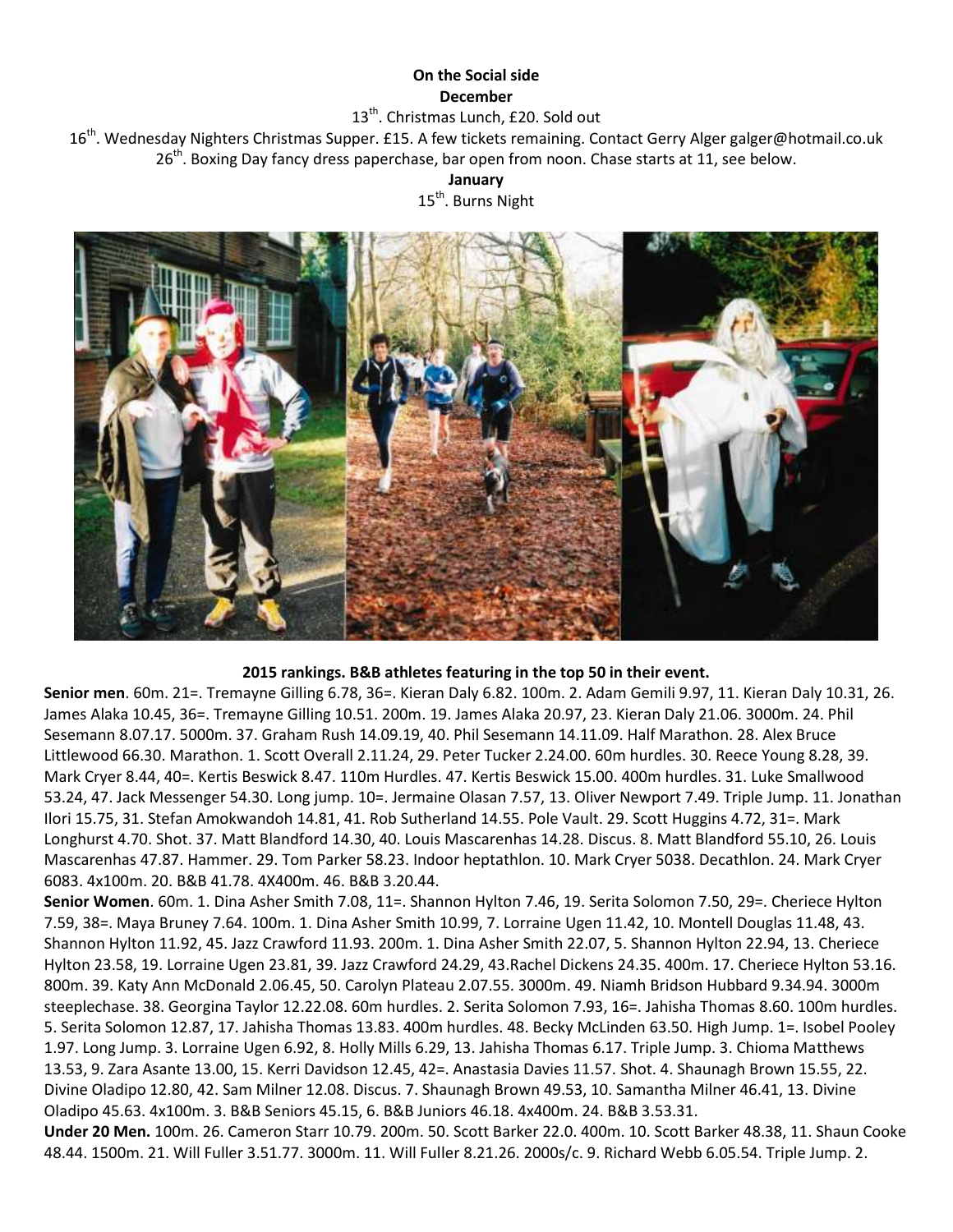Stefan Amokwandoh 14.73. Shot. 5. Louis Mascarenhas 15.77. Discus. 2. Louis Mascarenhas 56.71. 4x100. 44. B&B 44.58. 4X400. 28. B&B 3.33.22.

**Under 20 Women**. 60m. 3. Shannon Hylton 7.46, 10. Cheriece Hylton 7.59, 16. Maya Bruney 7.64, 22. Charmont Webster Tape 7.68, 23. Vivien Olatunji 7.69, 48. Parris Johnson 7.79. 100m. 10. Charmont Webster Tape 11.84, 15. Shannon Hylton 11.92, 16. Jazz Crawford 11.93, 27. Cheriece Hylton 12.02, 28. Vivien Olatunji 12.03. 200m. 1. Shannon Hylton 22.94, 3. Cheriece Hylton 23.58, 13. Jazz Crawford 24.29, 43. Holly Mills 25.28. 400m. 3. Cheriece Hylton 53.16, 23. Shannon Hylton 56.81, 44. Katy Ann McDonald 57.91. 800m. 8. Katy Ann McDonald 2.06.45, 46. Jessica Keene 2.12.44, 48. Niamh Bridson Hubbard 2.12.73. 1500m. 8. Katy Ann McDonald 4.22.96, 13. Niamh Bridson Hubbard 4.25.71. 3000m. 7. Niamh Bridson Hubbard 9.34.94, 13. Jessica Keene 9.41.35. 1500s/c. 1. Yasmin Austridge 4.54.82, 21. Naomi Kingston 5.16.01. 2000s/c. 17. Naomi Kingston 7.40.6. 42. Bethany Frost 8.25.93. 100m hurdles. 18. Anastasia Davies 14.55. 400m hurdles. 23. Isabella Hilditch 64.88, 30. Leah Everson 65.40. High Jump. 35. Robyn Pettit 1.69. Long Jump. 1. Holly Mills 6.29. Triple Jump. 3. Kerri Davidson 12.45, 16. Anastasia Davies 11.57, 33. Karina Harris 11.30, 42. Toyin Orelaja 11.16. Shot. 8. Divine Oladipo 12.80. Discus. 4. Divine Oladipo 45.63, 38. Eve Keith 35.90. Javelin. 40. Ali Higgins 35.16, 46. Zoe Fitch 34.30. Hammer. 16. Victoria Wiltshire 44.65, 42. Carys Marsden 40.54. 4x100 2. B&B 46.18 (Only the GB Junior team was quicker). 4x400m. 10. B&B 4.01.89.

More rankings next month.

#### **Results for November.**

**1 st. Bonfire Burns 10km, Histon.** 1. Graham Rush 31.48.

**Emer Casey 10km, Brockwell Park**. 3. Dave Taylor 35.22.

**7 th British Athletics Cross Challenge, Milton Keynes.** Under 20 women. 4. Niamh Bridson Hubbard 18.10. Under 15 girls. 19. Millie Smith 14.45, 26. Kelsi Cornish 5.06.

**Kent League, Sparrows Den.** Senior Men. 18. Andy Rayner 33.54, 24. Dan Kennedy 34.23, 30. Georges Vacharopoulos 34.52, 34. Fintan Parkinson 35.26, 42. Jon Vintner 35.17, 60. Neil Ayrton 37.47, 96. David McKinlay 39.56, 100. Graham Hollingdale 40.03, 109. Steve Pairman 40.54, 112. Richard Hall 40.59, 119. Andy Lawes 41.25, 143. Nic Corry 44.10, 149. Ian Taylor 44.43, 156. Chris Pike 45.47, 176. Luigi Arcuri 50.51. Team 4 to score 3 $^{\text{rd}}$ . 12 to score 4 $^{\text{th}}$ . Junior Men. 10. Bertie Harrington 19.26. Under 17 Men. 4. Joss Barber 17.29, 7. Marco Arcuri 17.55, 12. Lewis Mills 18.11, 20. Oscar Hussey 18.46, 25. James Crawley 19.06, 30. Charlie Davis 19.24, 32. Alex Leggatt 19.49. Team 2<sup>nd</sup>. Under 15 boys. 11. Michael Eagling 15.06, 12. Joseph Georgiades 15.10, 14. Callum Myatt 15.28, 17. Robert Suckling 15.34, 21. Charlie Andrews 15.41, 23. Kier Lundy 15.46, 24. Cameron Swatton 15.47, 33. Ben Gardiner 16.05, 40. Lewis Warren 16.45, 42. Lewis Stickings 17.05, 45. Matthew Pond 17.12, 53. Seb Large 17.53. Team 2<sup>nd</sup>. Under 13 boys. 1. Rowan Fuss 9.56, 4. Sam Reardon 10.34, 13. Justin Strover 11.01, 17. Thomas Penlington 11.11, 22. Alex Sibley 11.20, 23. Jake Leng 11.24, 30. Eddie Sellar 11.44, 31. Ethan Kitteridge 11.45, 36. Charles Winton 12.02, 40. Nicholas Paddington 12.16. Team  $2^{nd}$ . Under 20 women. 3. Charlotte Rhule 18.04. Under 17 women. 2. Jessica Keene 15.19, 3. Yasmin Austridge 15.43, 4. Amy Leach 16.00, 5. Kelsey Fuss 16.11, 6. Genevieve Allan 16.55, 10. Joanna Clowes 17.30, 13. Chloe Kibblewhite 17.48, 14. Mary Guy 18.30. Team 1<sup>st</sup>. Under 15 girls. 5. Stephanie Taylor 11.23, 7. Grace Scopes 11.28, 14. Imogen Meers 11.53, 17. Hannah O Flynne 12.02, 19. Lily Tappenden 12.11, 26. Isabelle Bridge 12.35, 27. Gracie Horton 12.37, 31. Claudia Pickup 12.58, 32. Zoe Austridge 12.59. Team 2<sup>nd</sup>. Under 13 girls. 1. Ellie Duffy 9.50, 2. Morgan Squibb 9.51, 3. Jessica Neale 9.52, 7. Rosanna Allan 10.18, 14. Danielle Harpur 10.48, 20. Niamh Milmo 11.09, 21. Ella Smith 11.10, 26. Abbie Leeves 11.30, 28. Emily Davis 11.34, 32. Heidi Forsythe 11.42, 34. Olivia Berry 11.43, 50. Daisy Bates 13.31. Team  $1^{st}$ .

Birmingham League Division One, Leamington Spa. 1. Graham Rush (Cheltenham, 2<sup>nd</sup> claim), 6. Will Fuller (Loughborough Students) 34.08.

**Podium 5km, Barrowford**. 1. Phil Sesemann 14.43.

**Parkruns. Bromley**. 12. Matthew Pond 19.57, 13. Andy Tucker 19.58, 30. Ian Montgomery 20.56, 77. Scott Bulmer 22.39, 91. Mike Simms 23.05, 118. Nigel Bulmer 24.12, 182. Jackie Montgomery 25.56, 219. Tim Ward 27.03, 221. Richard Griffin 27.06, 272. Julia Pairman 28.04, 296. Claire Springett 28.31, 301. John Leeson 28.42, 342. Bernard Wilson 30.24, 453. John Bugler 47.42. Greenwich. 26. Barry Wetherilt 22.52. Crystal Palace. 9. Carole Penlington 19.37 (1<sup>st</sup> woman), 80. Glen Read 24.42, 160. John Fenwick 29.25**. Killerton**. 12. Bob Minting 22.37. **Riddlesdown**. 15. Mark Ellison 23.13, 43. Anne Cilia 26.36. **Orpington**. 10. Harry Keene 22.19, 24. Dave Leal 24.18, 41. John Butler 26.34, 45. Mick Keene 26.55, 47. John Isaacs 26.58, 56. Austin Adams 28.08, 117. Karen Desborough 36.28. **Peckham Rye**. 91. Maz Turner 32.20. **Hastings.** 40 Steve Hollingdale 27.02. **Malling.** 20 Paul Ross Davies 22.02, 126. Andy Kingsmell 28.52, 132. Zoe Kingsmell 28.56.

**8 th. Beckenham Running Club 10km trail**. 3. Tim Nash 38.33, 8. Chris Tuck 39.23, 9. Bertie Harrington 39.29, 63. Will Slack 49.34.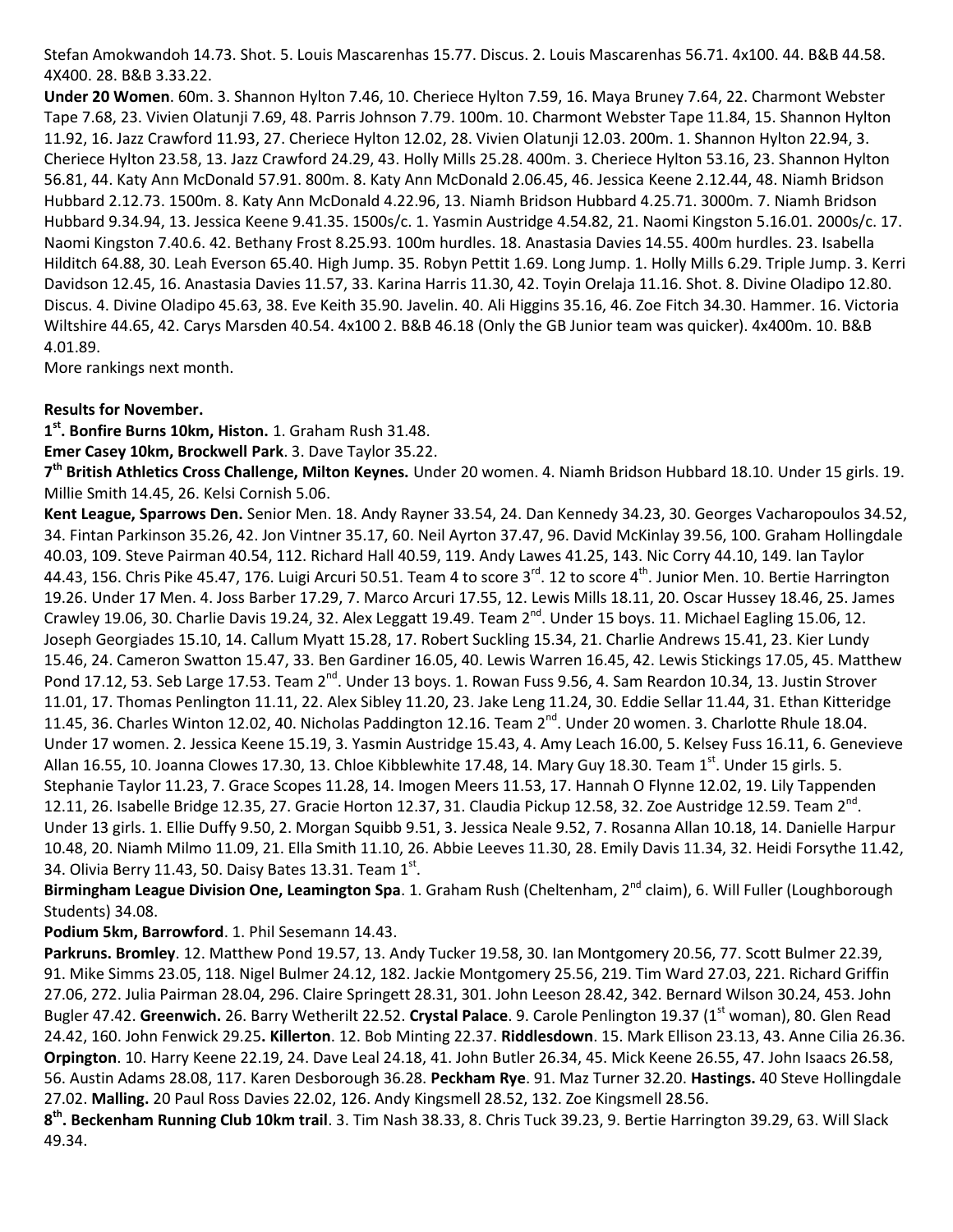**14th . London Cross Country Championships, Parliament Hill.** Men. 23. Ross Braden 35.53, 75. Fintan Parkinson 38.53, 79. Jon Vintner 38.58, 132. Chris Tuck 40.48, 161. Richard Byford 41.46, 264. Andy Lawes 46.25, 292. Ian Taylor 48.25. Team 12<sup>th</sup>. Women. 25. Carole Penlington 25.32, 60. Jennie Butler 27.06, 69. Sarah Belaon 27.28, 74. Sara Elmqvist 27.38, 92. Jane Bradshaw 28.15, 98. Jessica Jones 28.31. Team  $8^{\text{th}}$ .

**London Youth Games Cross Country Championships, Parliament Hill.** Under 17 Men. 4. Josh Barber 17.48, 7. Marco Arcuri 18.00, 14. Lewis Mills 18.14, 26. James Crawley 18.49, 29. Frankie Scrivener 18.52, 31. Oscar Hussey 18.55, 68. Harry Keene 20.19, 98. Tom Mills 21.40. Under 15 Boys. 18. Robert Suckling 11.37, 21. Callum Myatt 11.39, 33. Keir Lundy 11.52, 41. Ben Gardiner 11.56, 44. Charlie Andrews 11.59, 55. George Pope 2.07, 69. Cameron Swatton 12.19, 73. Lewis Warren 12.23, 95. Lewis Stickings 12.52. Under 13 17. Samuel Reardon 8.01, 26. Justin Stover 8.19, 34. Thomas Penlington, 67. Ethan Kitteridge 8.38, 151. Barnaby Corry 9.50. Under 17 women. 3. Katy Ann McDonald 11.43, 5. Jessica Keene 11.50, 6. Yasmin Austridge 11.53, 7. Amy Leach 12.04, 8. Kelsey Fuss 12.24, 10. Georgina Taylor 12.32, 16. Joanna Clowes 13.06, 27. Mary Guy 13.33, 28. Chloe Kibblewhite 13.36, 50. Shannon Riskey 14.55. Under 15 girls. 3. Yasmin Marghini 7.56, 9. Millie Smith 8.11, 13. Magdalina Samoila 8.20, 18. Grace Scopes 8.23, 39. Lily Tappenden 8.49, 47. Hannah O Flynn 8.58, 57. Isabelle Bridge 9.08, 65. Zoe Austridge 9.14, 67. Claudia Pickup 9.16, 100. Lauren Goddard 9.42. Under 13 girls. 2. Jessica Neal 7.59, 3. Morgan Squibb 8.00, 5. Ellie Dolby 8.04, 34. Daniella Harper 9.02, 38. Holly Sutton Trott 9.07, 42. Niamh Milmo 9.09, 61. Abigail Leeves 9.23, 67. Emily Davis 9.28. Under 11 girls. 1. Amaris Sibley 5.57, 7. Lily Meers 6.12.

**English Schools Cup Regional Final, South East, Bexley**. Under 15 boys. 5. Joseph Georgiadis 14.17, 14. Michael Eagling 14.48, 15. Coleman Corry 14.50, 19. Angus Harrington 14.55. Under 13 boys. 1. Rowan Fuss 9.41.

**British & Irish Masters International, Dublin.** Women Over 50s. 1. Clare Elms 22.43.

**15th. Cross Internacional De Atapuerca, Burgos.** Under 20 women. 2.Niamh Bridson Hubbard (England) 13.33.

Age UK Leeds Abbey Dash 10km. 7. Graham Rush (Cheltenham 2<sup>nd</sup> claim) 30.04, 18. Phil Sesemann 30.29.

**Westrun London 10km, Fulham**. 1. Scott Overall 29.53.

**Brooks Brighton 10km.** 83. Elaine Rayner 37.33 (5<sup>th</sup> woman).

**Enfield Open 7 mile walk**. 18. Shaun Lightman 70.29.

21<sup>st</sup> Orion Mob Match. 4. Fintan Parkinson 53.13 (Handicap 4th), 17. Jessica Keene 57.14 (2) 1<sup>st</sup> woman 20. Richard Byford 59.12 (7), 25. Steve Pairman 60.41 (1), 26. Andy Tucker 61.22 (15), 28. Alexis Tobin 61.31 (13), 30. David Beadle 62.18 (17), 33. Mark Ellison 62.50 (11), 38. Ian Taylor 63.59 (5), 41. Iain Swatton 64.55 (8), 44. Sarah Belaon 65.49 (10), 46. Nic Corry 66.37 (21), 49. Mike Simms 66.54 (3), 51. Nick Barber 67.36 (20), 52. Chris Pike 68.07 (6), 54. Simon Lloyd 68.20 (19), 56. Rob Brown 68.22 (14), 58. David Leal 68.32 (12), 59. Graham Coates 68.34 (9), 75. Nigel Bulmer 75.55 (16), 78. Jim Phelan 76.26 (18), 83. Scott Bulmer 81.19 (22). Team result. 19 a side. 1. Orion 212, 2. Blackheath & Bromley 731. Vets 14 a side. Orion 116, B&B 335. Club 7.5 Mile champs. 1. Fintan Parkinson, 2. Jessica Keene, 3. Richard Byford. Women. 1. Jessica Keene, 2. Sarah Belaon. Bennett Cup standings. 1. Ian Taylor 155, 2. Jessica Keene 148, 3. Steve Pairman 147, 4. Nic Corry 145, 5. Richard Byford 144, 6. Chris Pike 140, 7. Fintan Parkinson 138, 8. Mike Simms 132, 9. Sarah Belaon 128, 10. Rob Brown and Iain Swatton 126.

**Parkruns. Wimbledon Common** 212 Chris Hogg 33.00. **Bromley** 2. Tim Nash 18.05, 6. Frankie Scrivener 18.45, 7. Callum Myatt 19.08, 9. Amy Leach 19.31 (First woman), 31. Matthew Pond 21.34, 94 John Butler 24.49, 98 John Isaacs 24.53, 146. Andrew Kingsmell 26.48, 154. Austin Adams 27.05, 189. Zoe Kingsmell 28.34, 217. Glen Read 30.16, 260. Bernard Wilson 32.31, 298. Aleksander Wiltshire 41.07. **Greenwich.** 78. Isla Oliver 29.28. **Wanstead Flats**. 3 Kelsey Fuss 19.54 (First woman). **Riddlesdown**. 10. Bob Minting 23.03, 36. Anne Cilia 27.20. **Dulwich**. 12. Cameron Swatton 19.24. **Burgess**. 33. Nigel WOOD 23.13. **Orpington**. 63. Karen Desborough 37.04.

**22nd. Midland Winter League 5km walk, Coventry**. 6. Roger Michell 30.01.

**28th . British Athletics Cross Challenge incorporating European Trials, Liverpool**. Senior Men. 30 Graham Rush (Cheltenham) 31.21, 43. Alex Bruce Littlewood 31.51. Under 20 Men. 8. Will Fuller 21.10, 69. Richard Webb 22.51. U20W. 11. Niamh Bridson Hubbard 15.59. Under 15 girls. 9. Yasmin Marghini 11.17, 12. Sophie Hoare 11.21, 13. Lia Radus 11.22, 36. Kelsi Cornish 11.55. Under 13 girls. 8. Maayan Radus 11.53.

**Kent League, Danson Park**. U20 men. 20. Bertie Harrington 18.55. (6<sup>th</sup> overall for season). U17 men. 12. Marco Arcuri 16.58 (3), 17. Charlie Davis 17.04, 20. Lewis Mills 17.11 (5), 22. Oscar Hussey 17.24 (13), 26. Frankie Scrivener 17.55 (16). Team 4<sup>th</sup>. Overall 3<sup>rd</sup>. U15 Boys. 6. Angus Harrington 13.25, 9. Joseph Georgiadis 13.35 (4), 14. Robert Suckling 13.58 (11), 17. Charlie Andrews 14.25 (13), 22. Ben Gardiner 14.31 (15), 26. Kier Lundy 14.37 (16), 32. Lewis Stickings 15.16, 36. Matthew Pond 15.38, 37. Cameron Swatton 15.43 (19), 41. Seb Large 15.57 (28). Team 3<sup>rd</sup>. Overall 2<sup>nd</sup>. U13 Boys. 3. Rowan Fuss 10.22 (1), 4. Sam Reardon 10.31 (4), 12. Justin Stover 10.50, 13. Thomas Penlington 10.52 (10), 19. Eddie Sellar 11.00, 21. Jake Leng 11.07, 26. Charles Winton 11.27 (17), 31. Tom Brash 11.44, 34. Nicholas Paddington 11.54. Team 2<sup>nd</sup> Overall 2<sup>nd</sup>. Senior Women. 7. Carole Penlington 19.02, 14. Samantha Leighton 20.03, 16. Sara Elmqvist 20.15, 20. Lisa May 20.47, 22. Jenny Neal 20.52, 25. Jessica Jones 21.00. Team 3 to score 3<sup>rd</sup>, 6 to score 2<sup>nd</sup>. U17 Women. 2. Jessica Keene 14.15 (1), 3. Yasmin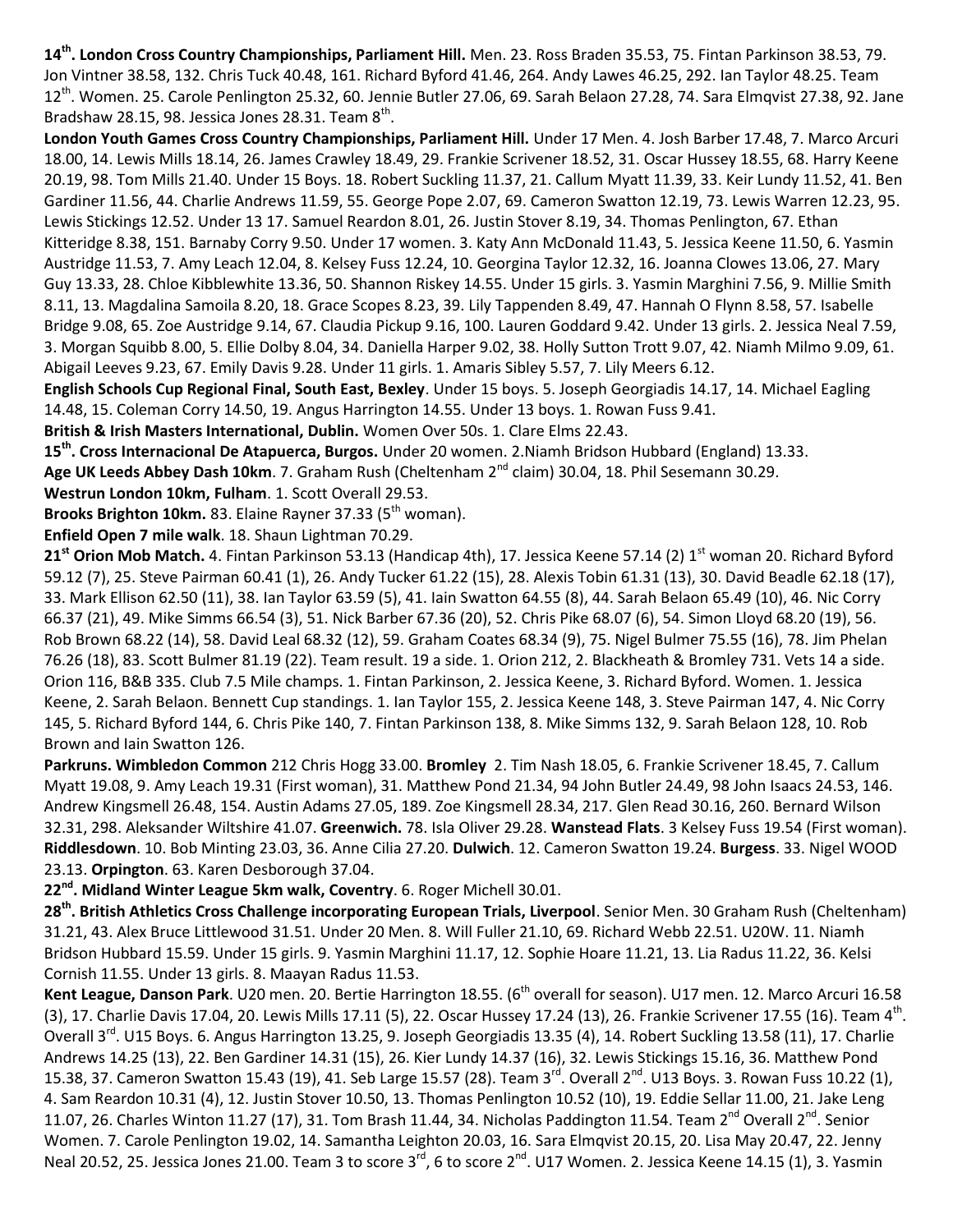Austridge 14.24 (2), 4. Amy Leach 14.32 (3), 5. Kelsey Fuss 15.03 (4), 6. Genevieve Allan 15.10, 8. Carlotta Weitzel 15.27. Team 1<sup>st</sup>. Overall 1<sup>st</sup>. Under 15 Girls. 8. Stephanie Taylor 11.18, 10 Lily Tappenden 11.25 (8), 12. Grace Scopes 11.30, 22. Isabelle Bridge 12.31(14), 23. Zoe Austridge 12.38 (16). Team 2<sup>nd</sup>. Overall 2<sup>nd</sup>. U13 Girls. 1. Ellie Dolby 8.31 (1), 2. Morgan Squibb 8.39 (4), 3. Jessica Neal 8.46 (3), 5. Rosanna Allan 8.57, 16. Danielle Harper 9.27 (13), 17. Ella Smith 9.35 (15), 19. Niamh Milmo 9.40 (17), 24. Abbie Leeves 9.55 (19), 28. Emily Davis 10.07 (20), 29. Olivia Berry 10.14 (22), 43. Daisy Bates 12.25 (30). Team  $1^{st}$ . Overall  $1^{st}$ .

**Enfield League 10km walk, Hillingdon**. 15. Peter Hannell 67.00, 18. David Hoben 73.22.

**Parkruns. Bromley** 6. Robert Perry 18.42, 7. Clare Elms 18.47 (1st woman), 9. Luca Ercolani 18.58, 14. Cornelius Griffin 19.45, 23. Joseph Folkes 20.29, 71. Jason Short 22.25, 86. Tim Ward 22.42, 88. Graham Coates 22.51, 128. Scott Bulmer 24.11, 179. Nigel Bulmer 25.43, 223. Gareth Griffin 26.35, 225. Richard Griffin 26.37, 242. Adrian Perry 27.20, 263. John Isaacs 27.46, 266. Julia Pairman 27.49, 275. John Leeson 28.04, 307. Andy Tucker 28.47, 322. Claire Springett 29.31, 343. Steve Lake 30.08, 383. Rob Brown 31.10, 443. Zoe Kingsmell 33.50, 446. Sharon Jackson 34.03, 470. Iain Swatton 34.56, 492. Steve Pairman 36.09, 493. Mike Simms 36.10, 499. Fiona Patel 36.37, 514. David Appleton 36.53, 545. Claire Austridge 40.41, 544. Andrew Kingsmell 40.41, 547. Bev Powell 41.40, 551. Samantha Barnett 43.36, 557. Peter Lovell 48.38. **Bexley.** 41. Chris Pike 23.41

**Crystal Palace**. 51. Nigel Wood 23.14, 128. John Fenwick 28.19.

**Barnstaple**. 16. Barry Wetherilt 22.12.

**Orpington.** 4. Harry Keene 20.54, 16. Dave Leal 24.28, 102. Karen Desborough 36.29.

**Enniskillen.** 18. Brendan McShane 26.46.

**Greenpoint**. 2. Tim Nash 17.56.

**Exeter Riverside**. 26. Bob Minting 21.17.

**Hastings.** 44. Stephen Hollingdale 25.31.

## **25 years ago 1990**

Dave Heath wins the South Of The Thames Junior Cross Country Championships at Havant.

In the Youths race at the Roeselare International in Belgium, Blackheath athletes fill the top three places. 1. Jonathan Murray, 2. Mark Steinle, 3. Anthony Draper.

Athletics Today interviews the Stacey twins Gillian and Julie. The Bromley ladies duo have been selected to run for the England junior team in an Ekiden Relay in Honolulu.

The annual rankings show Commonwealth Games champion Myrtle Augee top of the shot list. Blackheath Harriers have the fastest male under 20s, under 17s and under 13 4x400 metre teams and Bromley Ladies have the fastest under 15s 4x200 metre team.

## **20 years ago 1995**

Dave Taylor, representing England, wins the South Of England Margate International race to secure selection for Great Britain for the European Cross Country Championships. Tim Dickinson also representing England is  $11^{th}$ . In the younger age groups Matt Hill wins the under 13s race and Steve Holmes the under 15s. Mike Skinner is 9<sup>th</sup> in the under 17s. In Athletics Weekly, high jumper Debbi Marti's response to the question "What is the favourite moment in your career up to this point?" "Getting to the Olympic final in Barcelona in '92. It was quite something to realise here were 65,000 people there just watching us. I still get goose pimples when I think about it now".

"Heathens help England to a clean sweep" is the headline in Athletics Weekly from the Belgian Cross Cup in Roeselare where Tim Dickinson is 5<sup>th</sup> in the Senior Mens race and Mark Steinle is 10<sup>th</sup>. In a subsequent interview Tim revealed the money he won in Belgium paid the rent on his digs in Loughborough for a month. His first race abroad was at a World Cross in Ninove "I paid my own way there, finished in the last quarter of the field two minutes behind the winner of the juniors' race Jon Gascoyne and enjoyed every minute of the whole weekend." Mark states his support for the establishment of a British series of Cross Country races.

Spencer Newport finishes second in the Safeway International cross country meeting in Gateshead.

In the rankings Emeka Udechuku is top of the under 20 discus and the under 17 shot and discus lists. Elizabeth Gibbens, Bromley Ladies, is the top under 20 triple jumper. Other ranking leaders are Adrian Cluskey U15 Shot, Wayne Gray U15 High Jump, and Chris Gay U13 boy 3000 metres. Remarkably, Blackheath Harriers are fastest in the country in the 4x400 in the male U20m, U17, U15 and U13 age groups. Gemma Viney tops the Under 13 girls 1500 metre rankings for the year with 4.54.8.